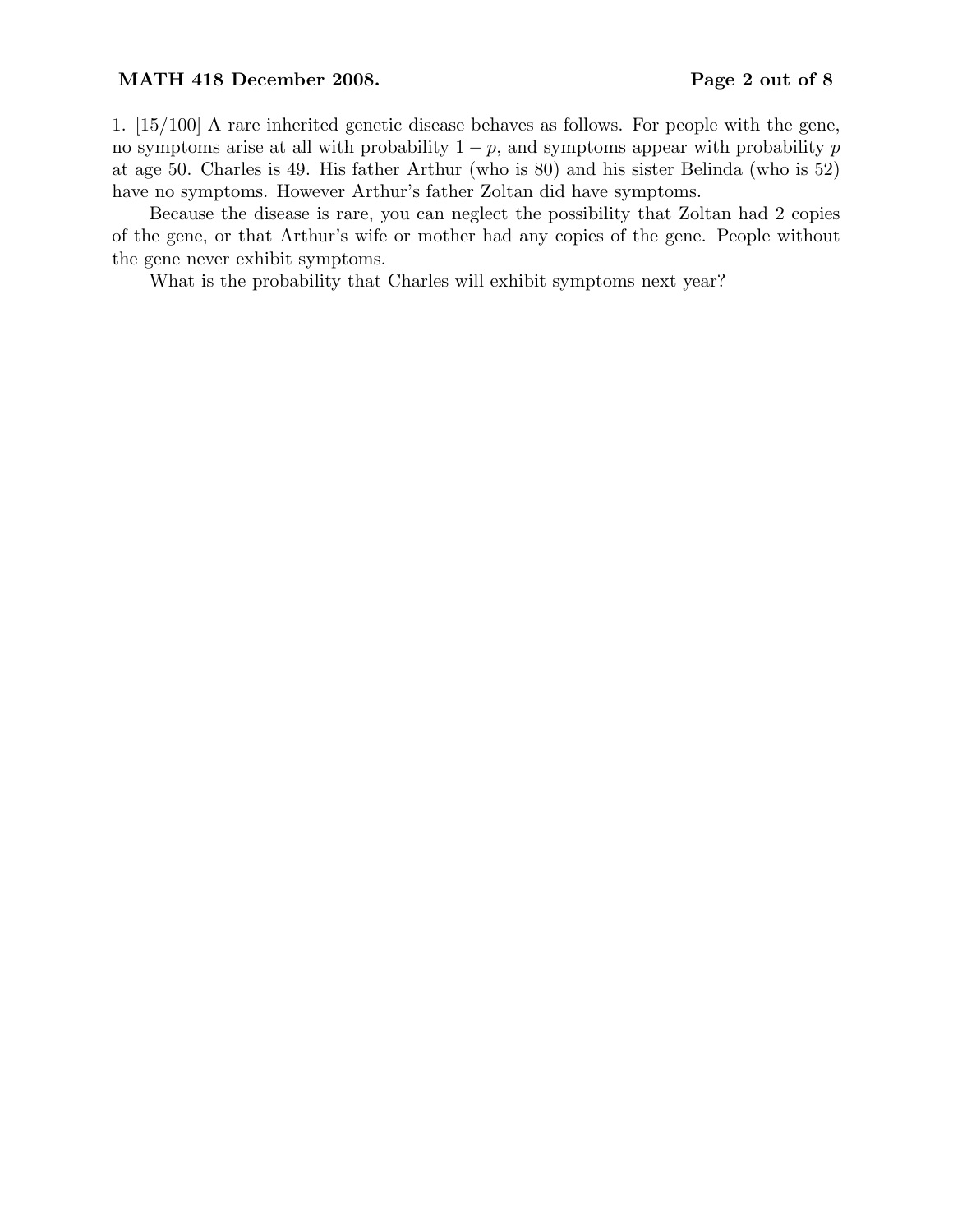# MATH 418 December 2008. Page 3 out of 8

2. [13/100] Let  $X_i$  be i.i.d Ber(p) r.v., and N be Poisson with parameter  $\lambda$  and independent of the  $X_i$ . Set

$$
S = \sum_{i=1}^{N} X_i,
$$

and let  $Y = N - S$ .

(a) Calculate the joint distribution of  $S$  and  $Y$ .

(b) Find  $E(N|S)$ .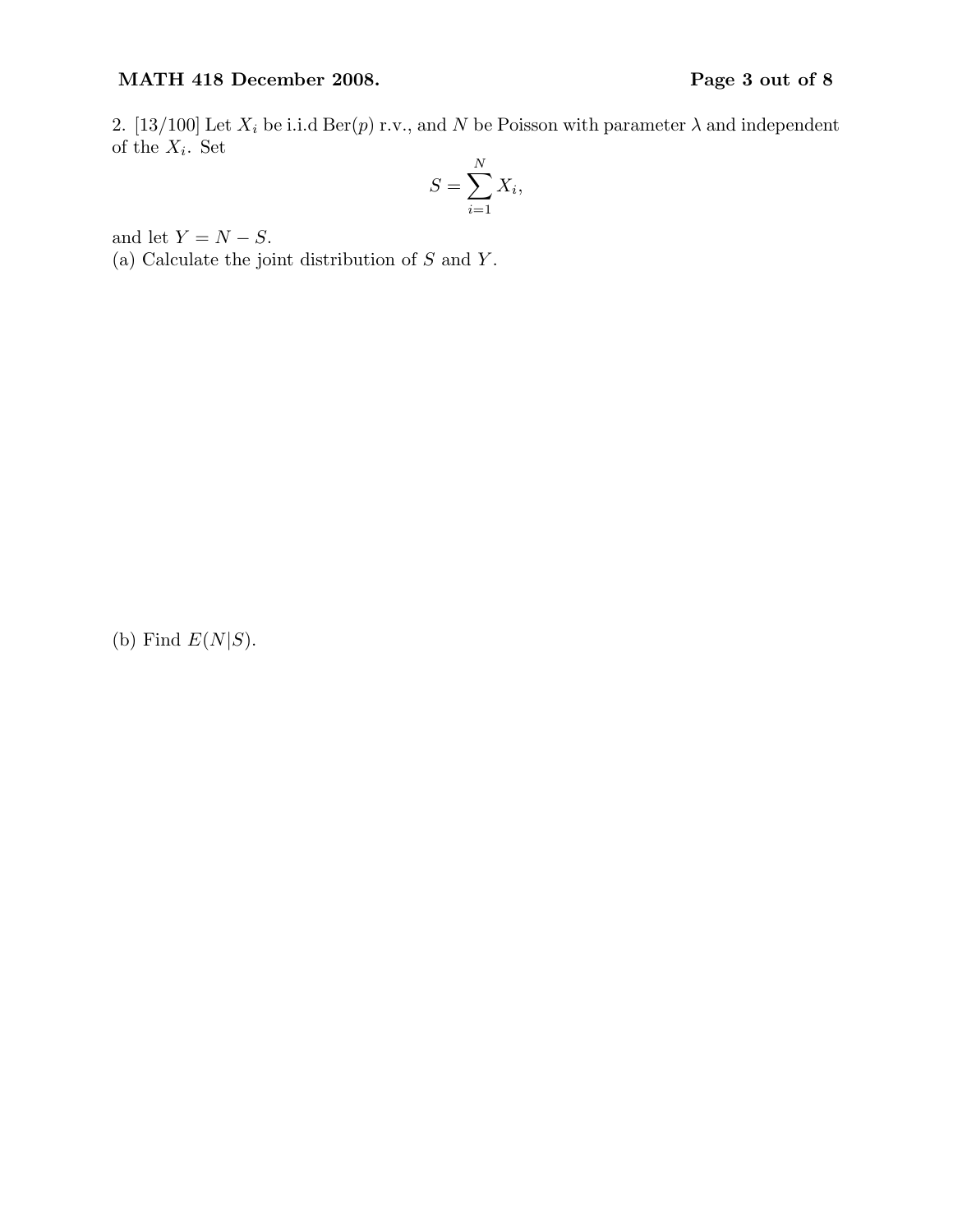## MATH 418 December 2008. Page 4 out of 8

3. [15/100] Let  $(S_n, n \ge 0)$  be the symmetric SRW on Z (so  $S_n = \sum_{i=1}^n X_i$  where  $X_i$  are i.i.d and  $P(X_i = -1) = P(X_i = 1) = 1/2$ . Let  $N > 0$ , and  $A_N$  be the event that S hits N before 0.

(a) If  $0 \leq k \leq N$  find  $P(A_N|S_0 = k)$ .

(b) Find  $P(S_1 = k + 1|S_0 = k, A_N)$ .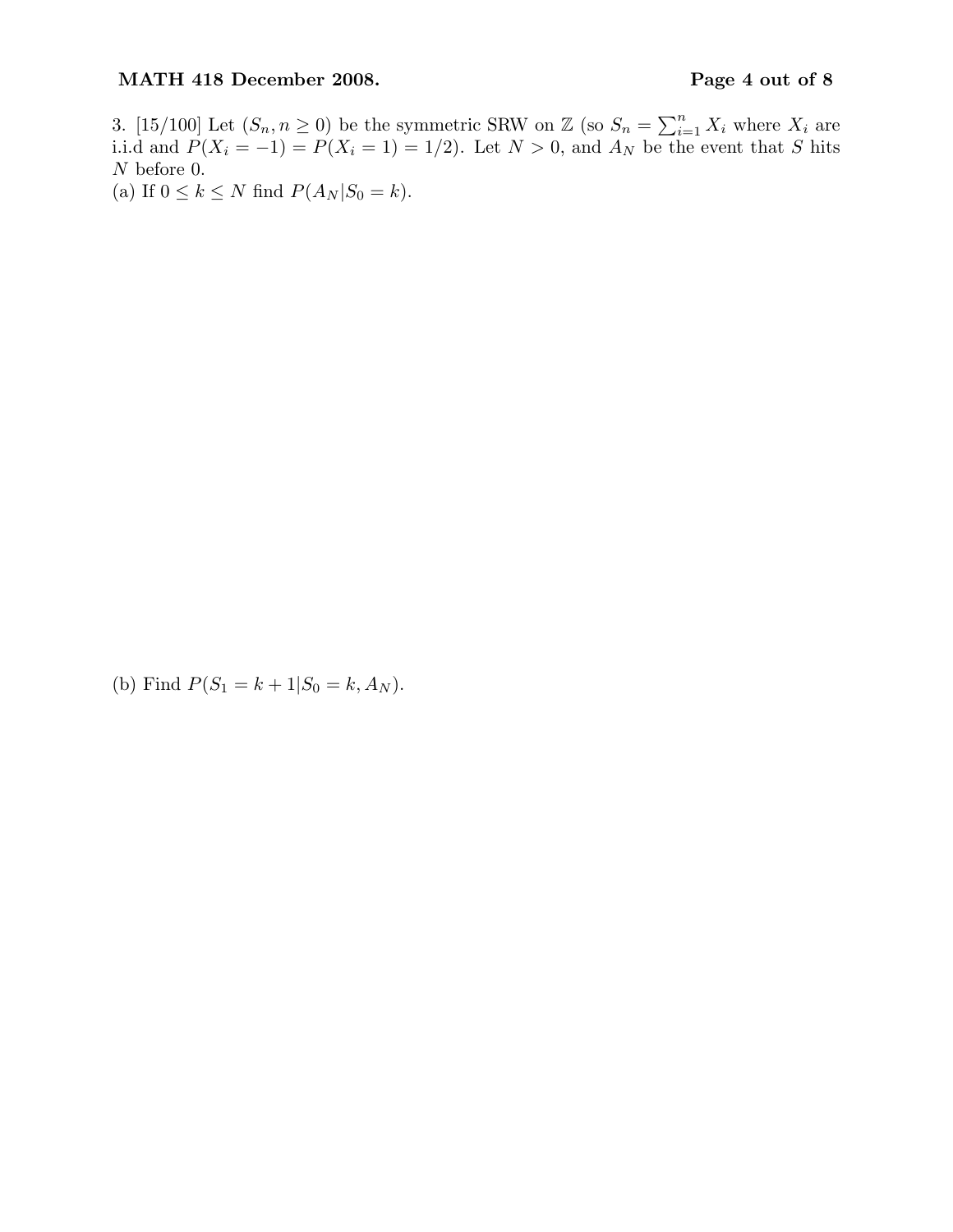## MATH 418 December 2008. Page 5 out of 8

4. [15/100] (a) Let X and Y be jointly continuous random variables. Define  $E(X|Y)$ .

(b) Show that  $E(E(X|Y)) = E(X)$ .

(c) Let X have an exponential distribution with mean  $\lambda$ . Let Y be a r.v. which has an exponential distribution with mean  $X$ . What is the joint p.d.f. of  $X, Y$ ?

(d) Find  $E(Y)$ .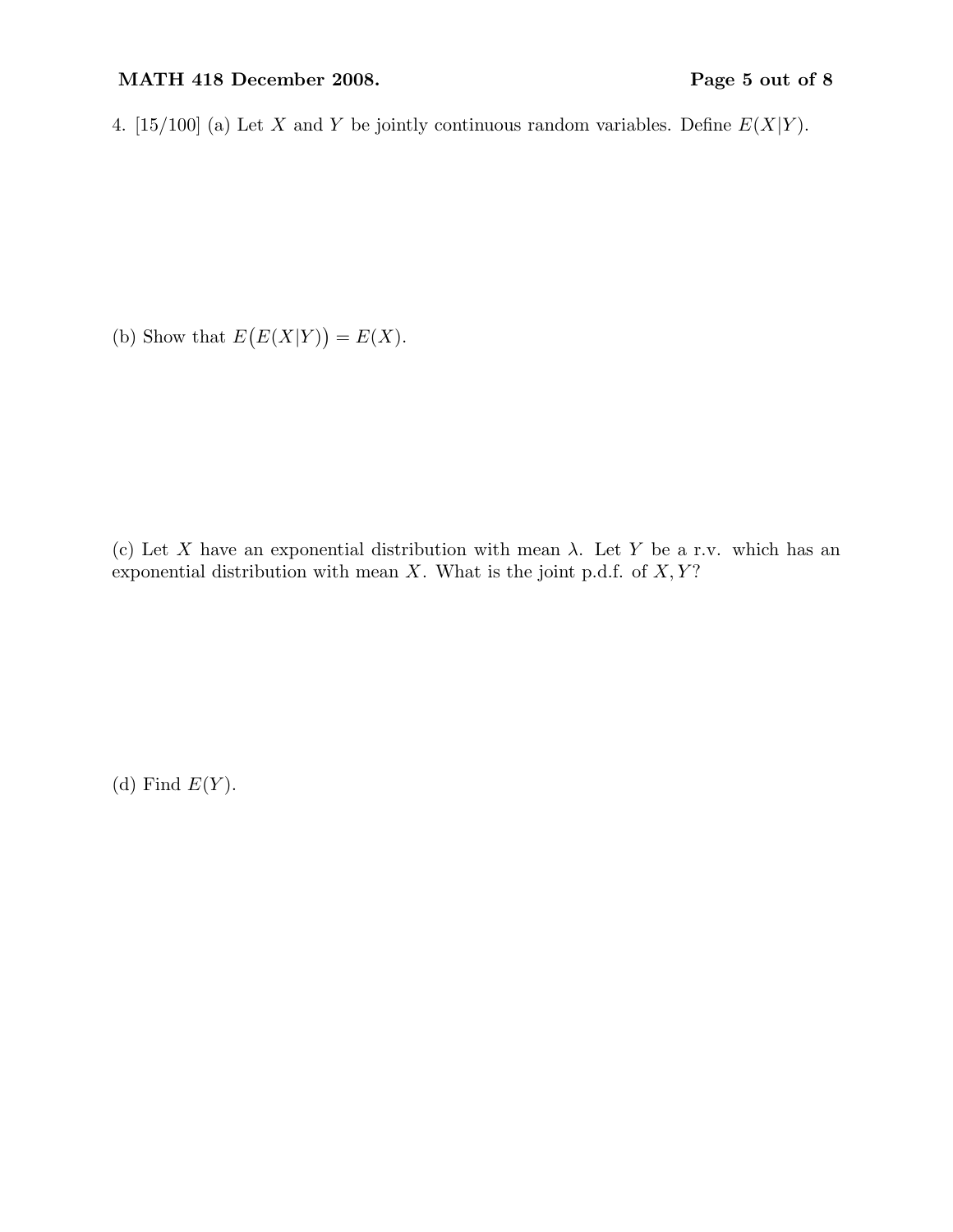## MATH 418 December 2008. Page 6 out of 8

5. [15/100] True or False. If True, give a brief proof. If False, provide a counter-example. (a) If events  $A, B$  are independent then  $A$  and  $B<sup>c</sup>$  are independent.

(b) If  $X_n \to C$  in probability, where C is a constant, then  $X^2 \to C^2$  in probability.

(c) If  $\varphi(t)$  is the characteristic function of a r.v. X then

$$
|\varphi(t+h) - \varphi(t)| \le |\varphi(h) - 1|
$$

for all  $t \in \mathbb{R}$  and  $|h| < 1$ .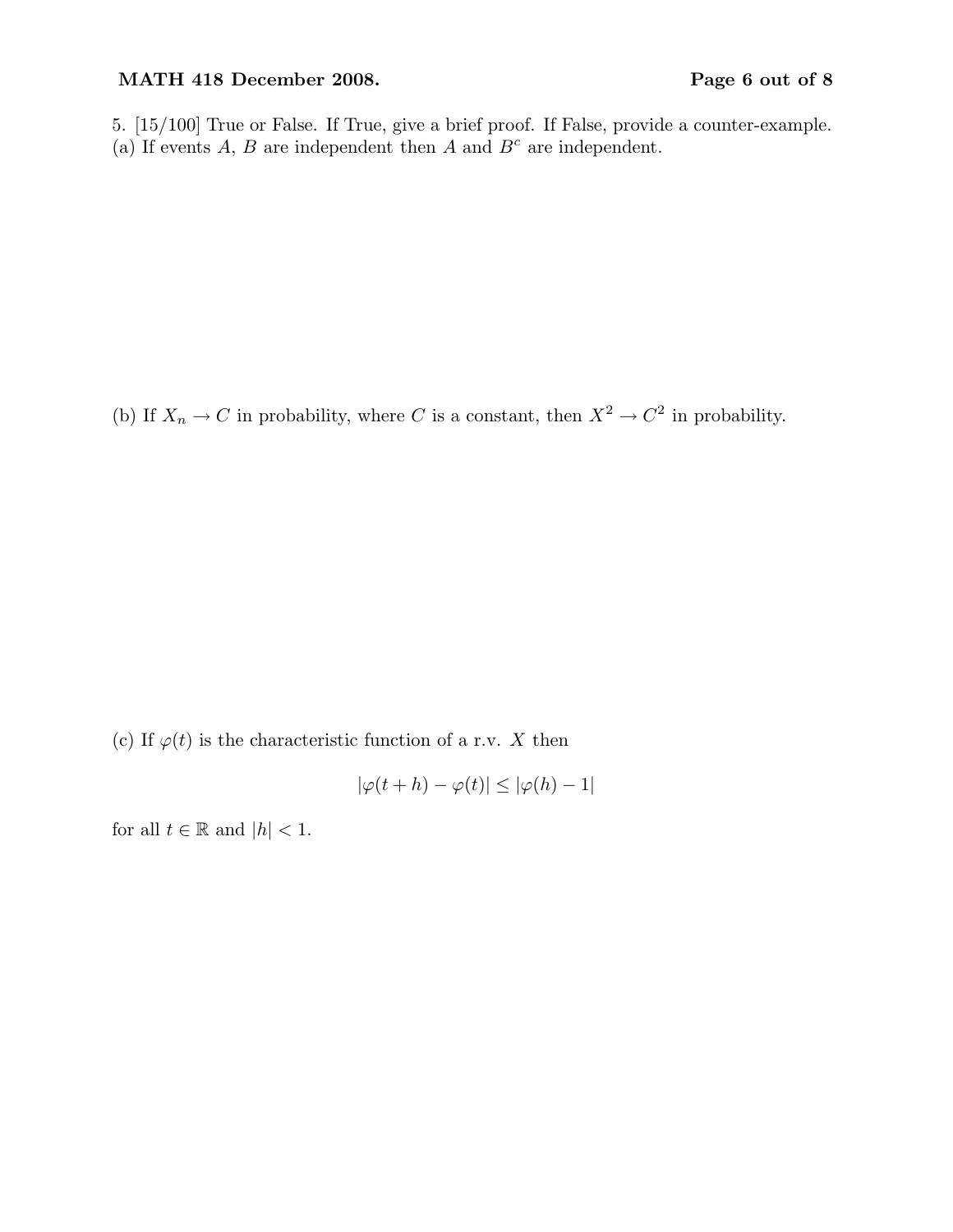## MATH 418 December 2008. Page 7 out of 8

6. [13/100] (a) Define convergence in distribution of a sequence of random variables  $X_n$ .

(b) Let  $X_n$  and  $Y_n$  be independent r.v. with a  $\text{Bin}(n, \lambda/n)$  distribution. Let  $Z_n = X_n - Y_n$ . Prove that  $(Z_n)$  converge in distribution. (State carefully any general theorems you use.) What can you say about the limiting distribution?